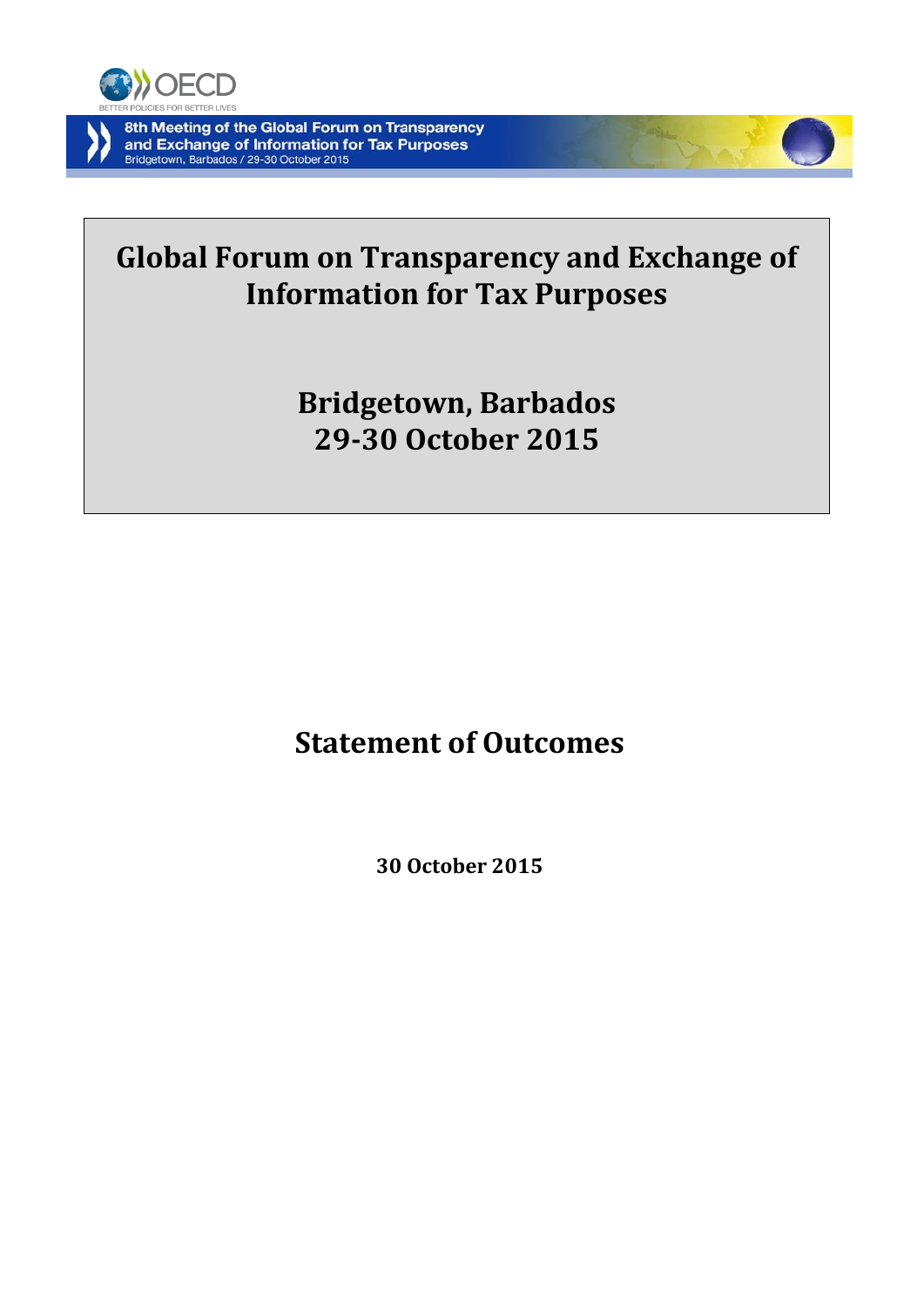1. On 29-30 October 2015, over 250 delegates from 88 jurisdictions and 11 international organisations and regional groups came together in Bridgetown, Barbados, for the  $8<sup>th</sup>$  meeting of the Global Forum on Transparency and Exchange of Information for Tax Purposes (the Global Forum). The Global Forum welcomed Armenia, Bulgaria, Côte d'Ivoire, Niger, Papua New Guinea and Tanzania as new members which have joined since its last meeting, bringing its membership to 129.

2. This meeting was held on the eve of the commencement of a new five year mandate of the Global Forum. Continuing its resolve to take international tax cooperation to an even higher level in this new age of tax transparency, the Global Forum discussed a wide range of topics with the following key outcomes:

- Reiteration of the resolve to meet the commitments to implement **automatic exchange of information** within the agreed timelines of first exchanges in 2017 or 2018. The additional commitments of Cook Islands, Ghana and Panama to also commence automatic exchanges in 2018 and the strengthening of the international legal framework for exchange of information through the signing by 13 jurisdictions of the Multilateral Competent Authority Agreement were welcomed. In addition, it was noted that the implementation process is well under way with many Global Forum members having already introduced the necessary domestic legislation.
- Recognition of changes made by several Global Forum members to their legal framework or practices on exchange of information on request to address Global Forum recommendations which led to the adoption of several supplementary peer reviews.
- Acknowledgement that the Global Forum is currently the key global body competent to assess jurisdictions as regards their cooperation on matters of transparency and exchange of information for tax purposes, and that the findings in the Global Forum peer reviews should be taken into account as appropriate in any lists pertaining to non-cooperative jurisdictions in this area. It was also noted that tremendous progress has been made over recent years through the cooperative nature and integrity of its processes,which form the foundation of its work.
- Agreement on the detailed framework for a second **Round of peer reviews of the standard of exchange of information on request** to be launched in the second half of 2016. This new round will be based on enhanced Terms of Reference, which will now include a requirement to maintain and exchange beneficial ownership information.
- Intensification of efforts to ensure developing countries benefit from the recent gains made in international tax transparency. It was agreed that following the initial success of the Africa Initiative and AEOI pilot projects, triangular cooperation in the delivery of technical assistance between the Global Forum Secretariat, members and regional organisations should be enhanced.
- 3. Further details of the above outcomes are as follows:

# *Automatic Exchange of Information (AEOI)*

4. The new international standard on the automatic exchange of financial account information is becoming truly global. Global Forum members endorsed the standard in 2014 and almost all jurisdictions that were invited to commit to AEOI, including all major financial centres, have now committed to its swift implementation according to specific timetables. There are now 96 jurisdictions which are committed to making the first exchanges of information in 2017 or 2018 (see Annex 2 for an updated status of commitments). These commitments were reiterated at the plenary and new commitments by Cook Islands, Ghana and Panama were welcomed. To ensure a truly level playing field, the few remaining financial centre jurisdictions that have not yet committed were urged to quickly do so in order to meet the timelines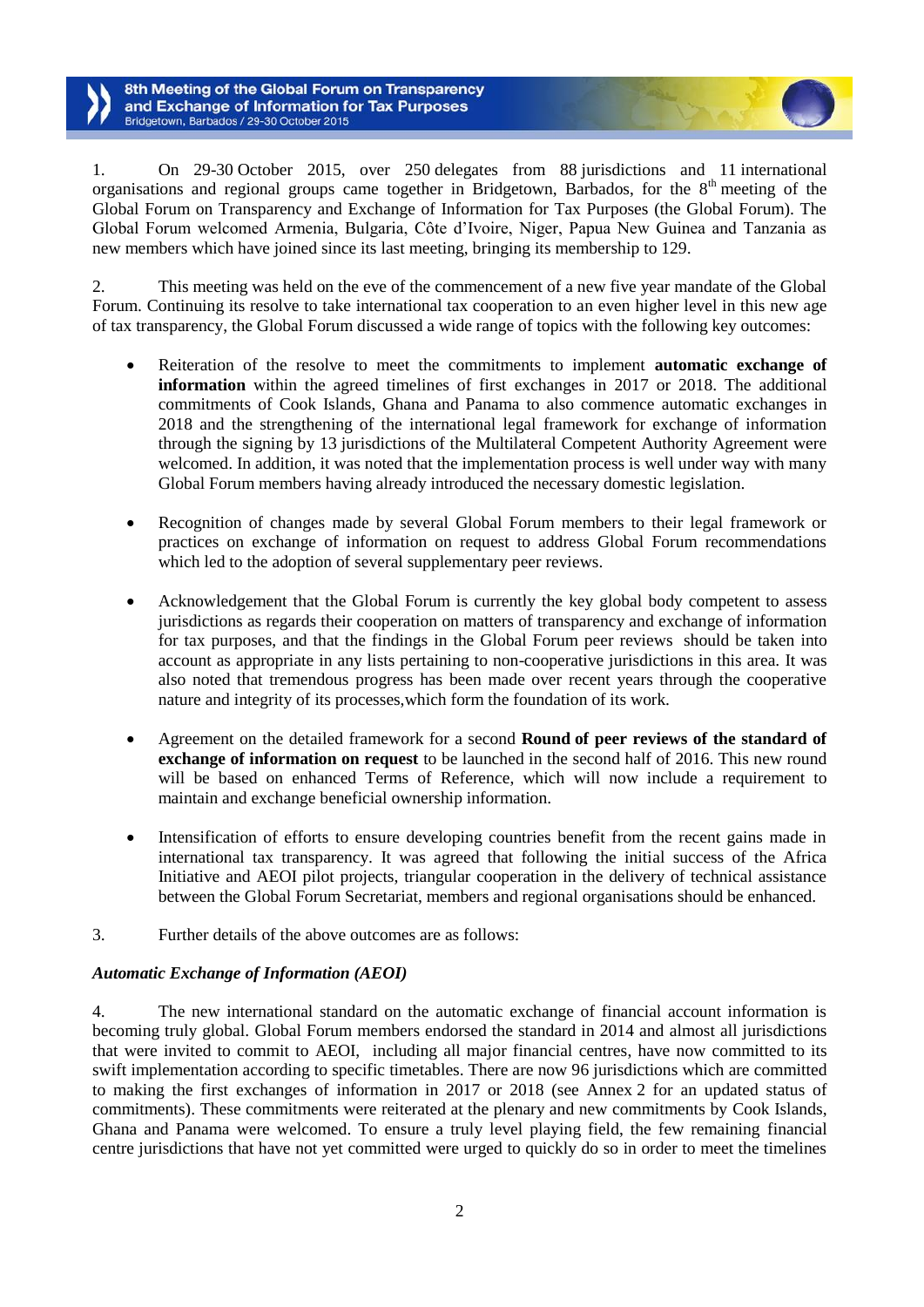already committed to by their peers. In relation to developing country members that are not financial centres, and which have not yet been asked to commit, it is important to raise their awareness and support capacity building so that they can participate in and benefit from AEOI as soon as possible.

5. The key focus for Global Forum members is now ensuring effective implementation. This includes members taking the necessary domestic steps, working together to put in place multilateral solutions to common challenges, and establishing exchange relationships with appropriate partners. Global Forum members expressed satisfaction that they remain on track to deliver on the commitments made. The initial results of the monitoring process show that implementation is progressing well, though there is still work to do and the speed of implementation needs to be maintained. The Global Forum will continue to monitor progress on the delivery of the commitments on an ongoing basis, with an initial focus on putting in place the necessary domestic and international legal framework. Monitoring will also be used to target further support activities.

6. In order to support effective implementation of the AEOI standard, the Global Forum will both continue to develop implementation tools such as implementation checklists, as well as widely disseminate the range of tools already developed by the OECD, such as the implementation handbook, the answers to frequently asked questions, and a new online AEOI Portal. Having provided training to more than 400 Government officials from over 120 jurisdictions through nine regional training seminars, the Global Forum agreed to continue prioritise the provision of support in accordance with jurisdictions' needs. The Global Forum also welcomed the ongoing work to put in place a common transmission system and looks forward to its continued involvement as the work develops.

7. The Global Forum welcomed the strengthening of the international legal framework for implementing the exchange of information with the signature, since the last plenary, of the multilateral Convention on the Mutual Administrative Assistance in Tax Matters (MAC) by 5 jurisdictions and the signature at the plenary of the Multilateral Competent Authority Agreement (MCAA) by 13 jurisdictions. There are now 89 jurisdictions covered by the MAC and 74 by the MCAA.

8. Underscoring the importance of confidentiality and data safeguards in relation to AEOI, and in particular the operational and systems perspective (due to the electronic nature of the exchanges and the volume of information), the Global Forum completed the first set of preliminary assessments. This process will be completed for all committed jurisdictions by mid-2016 through the multilateral assessment process which was launched this year with 19 assessments already finalised. While the focus in 2015 was on these assessments and on implementation support, it was agreed that the design of a staged review process leading to comprehensive reviews will be finalised in 2016, and presented to the plenary at its next meeting. Furthermore, in the coming year, the Global Forum, through its AEOI Group, will continue to work intensively across all areas to ensure the timely and effective delivery of the commitments made, including on how to calibrate the monitoring, support and review processes to best ensure the effective implementation of the standard.

### *Exchange of Information on Request (EOIR)*

9. The Global Forum published its 2015 Annual Report "Tax Transparency 2015: Report on Progress", which includes details on the progress of the peer reviews and ratings. With 41 new reviews completed since its last meeting, the Global Forum has now published 215 peer reviews, and assigned ratings to 89 jurisdictions. Following their Phase 2 reviews of practice 22 jurisdictions are rated as "Compliant", 52 jurisdictions as "Largely Compliant", and 12 jurisdictions as "Partially Compliant". The Global Forum lauds the progress made by a number of jurisdictions that had previously been rated overall "Partially Compliant" or "Non-Compliant" and which have addressed the recommendations made and whose ratings were improved to "Largely Compliant" following a supplementary review (Austria, British Virgin Islands, Cyprus, Luxembourg and the Seychelles). The few remaining reviews under the first round of reviews will be launched before the end of 2015 and completed in 2016.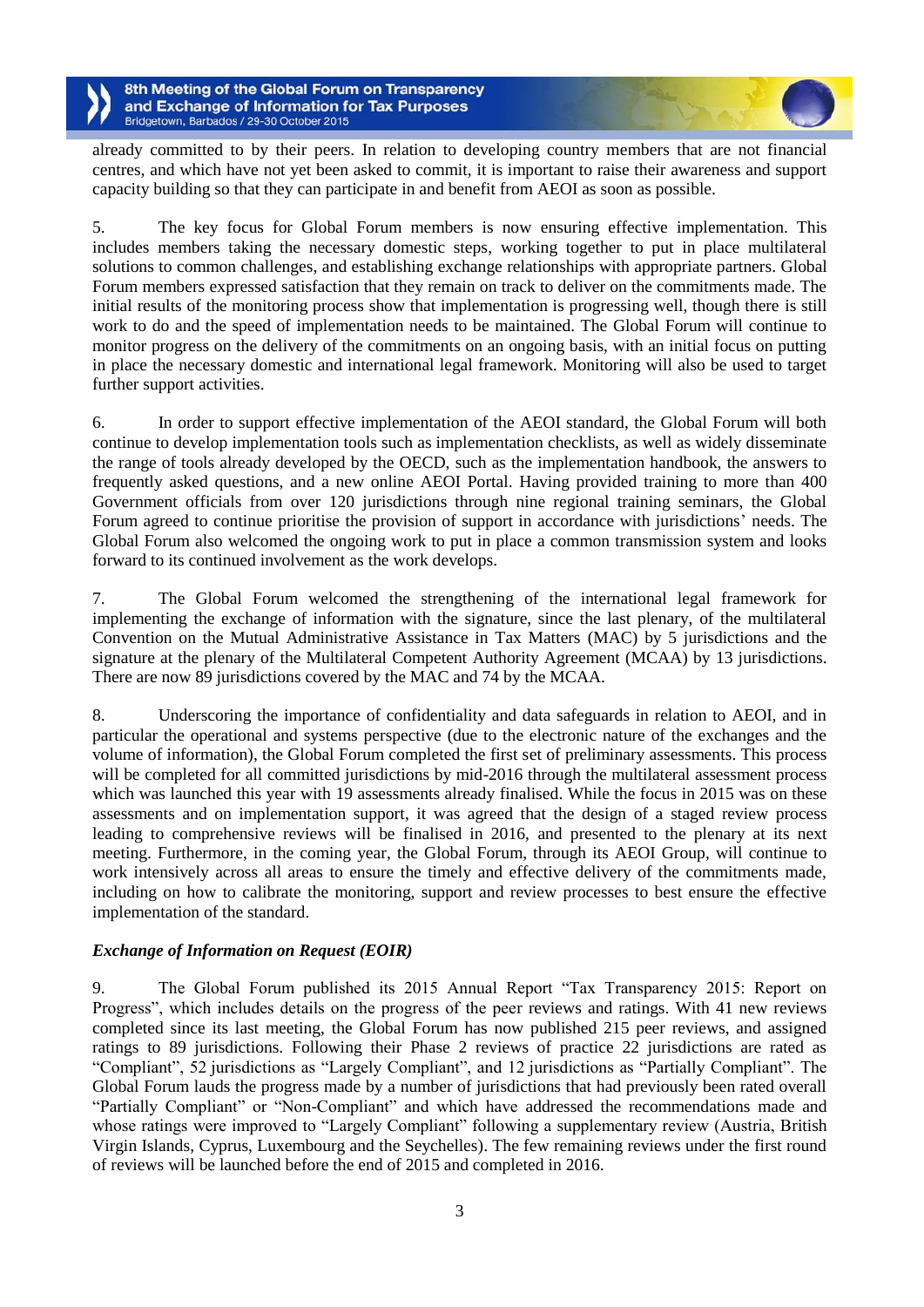10. At its plenary meeting in Berlin in 2014, the Global Forum agreed that jurisdictions that still do not have in place elements critical to ensuring an effective exchange of information in their legal and regulatory framework more than two years after their Phase 1 review would be rated overall "Non-Compliant" without undergoing a Phase 2 review unless they are able to show sufficient progress through a supplementary review. A number of jurisdictions that had been prevented from moving to Phase 2 have been able to demonstrate sufficient progress and their Phase 2 reviews are either on-going or will be launched before the end of the year. A number of other jurisdictions are still going through this process, which will be expected to have a successful supplementary review soon or be rated Non-Compliant. A final rating for any of these jurisdictions will be assigned once the supplementary process is complete for all of them.

11. The Global Forum also formalised the framework for a second round of reviews, which will commence in 2016 and cover all members and relevant non-members. The framework establishes a strengthened standard for exchange of information on request, including a requirement to maintain and exchange beneficial ownership information, the incorporation of the 2012 update to Article 26 of the OECD Model Tax Convention and its Commentary (including group requests), and a review of information requests made as well as received.

## *Technical Assistance*

12. Tax is now a significant aspect of the global development agenda. Although tax transparency is not the only aspect of enhancing domestic resource mobilisation, it is nonetheless a vital one. Technical assistance was greatly intensified during 2015 to ensure that all members, and developing countries in particular, will benefit from improvements in transparency and exchange of information, including AEOI. This was made possible because of additional financial support from a number of members and collaboration with other international organisations. Following the successful launch of the Africa Initiative and AEOI pilot projects, all of which involve other international organisations, it was agreed that strengthening long term triangular relationships between the Global Forum Secretariat, its members and other international organisations should be an essential objective for technical assistance activities during the next mandate.

13. The Global Forum welcomed the leadership shown by Burkina Faso, Cameroon, Ghana, Kenya and Morocco over the first year of the Africa Initiative. Their agreement to meet concrete targets to improve transparency and exchange of information over the three years of this project will provide significant benefits in tax transparency and strengthen the ongoing efforts being made to tackle cross border tax evasion. All African countries and other developing countries were invited to come forward and take greater advantage of the gains in transparency that have been collectively achieved over the last six years.

14. The importance and benefits of AEOI have been recognised by all member jurisdictions. It was agreed that, building on the pilot projects that have already commenced and in line with its mandate, the Global Forum would continue to work closely with its developing country members, looking in particular at how to deliver on implementation of a truly global standard and ensure that developing countries can also access the benefits that AEOI has to offer.

### *Evaluation*

15. At its meeting in Berlin in October 2014, Global Forum members agreed to extend the mandate until the end of 2020. The current 3 year Global Forum mandate expires at the end of 2015, and in line with that mandate the Global Forum conducted a self-evaluation of the work done during this period, with the focus being on outcomes. The evaluation concluded that the objectives set for the Global Forum have been exceeded. The peer reviews of 120 jurisdictions have led to significant changes to the international legal architecture of exchange of information, and training and support provided to more than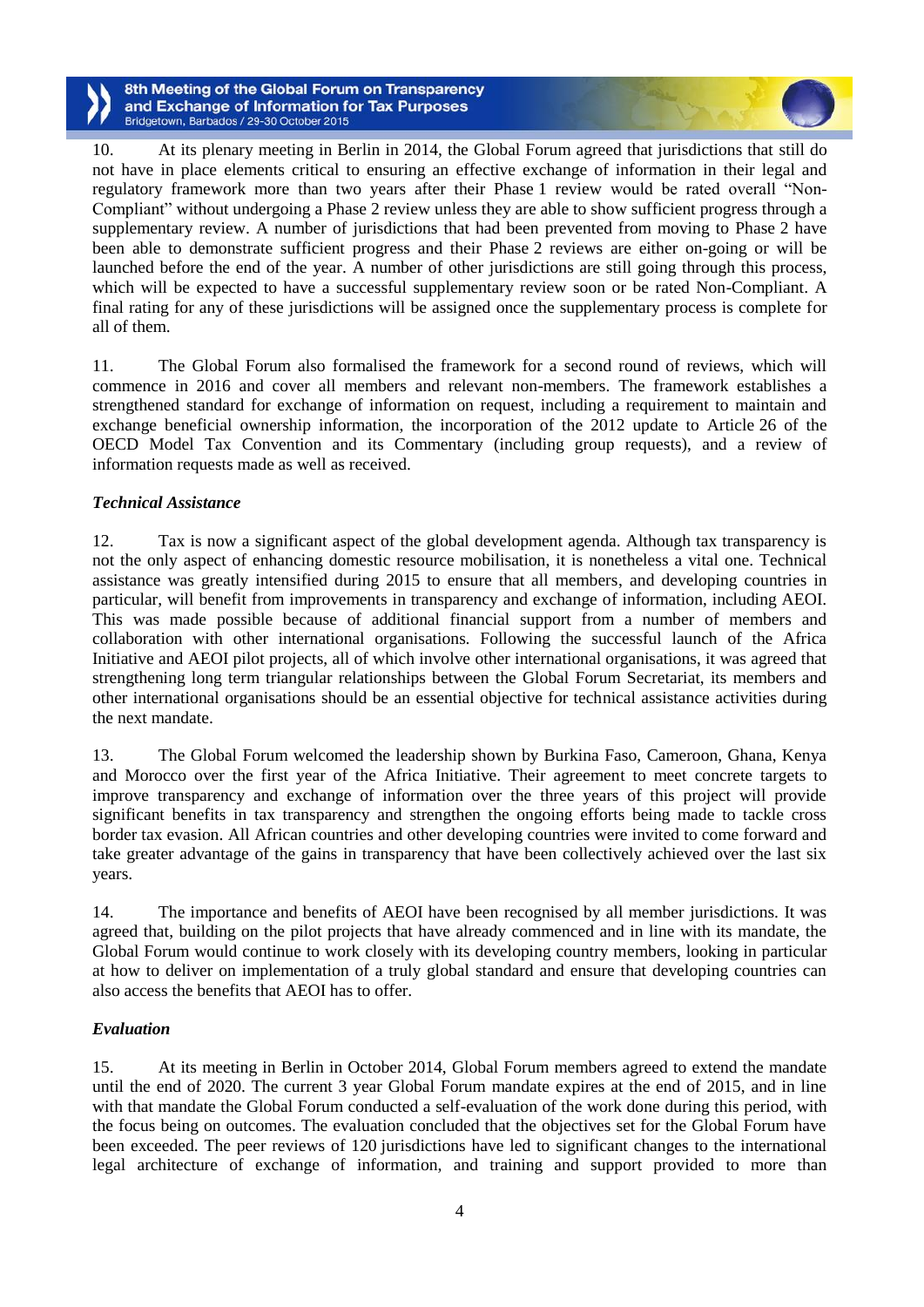130 jurisdictions have resulted in extensive awareness of the benefits of EOI and improved capacity to use the infrastructure. On the ground, this is swiftly translating into additional revenues for jurisdictions that are harnessing international cooperation effectively. Implementation of the international standard on AEOI by the 96 committed jurisdictions will permanently alter the arithmetic of international tax evasion.

# *Governance and Budget*

16. In anticipation of the new mandate period of 2016-2020, the Global Forum reconsidered certain aspects of its structure and organisation as well as its resources. Proposals were adopted with a view to maximising engagement of Global Forum members in all aspects of its work, while at the same time ensuring that progress continues to be made in an effective and efficient manner. Most importantly, it was agreed to put in place a fixed schedule of rotation for the Steering Group and the PRG for the next five years instead of the current annual process. Global Forum members will be invited to express an interest in membership of the Steering Group/Peer Review Group for the new mandate period 2016-2020.

17. An intermediate financial report for 2015 was considered and the Global Forum also adopted the revised projected budget for 2016. The Global Forum welcomed the additional support provided by different jurisdictions and donor agencies throughout the year in the form of Voluntary Contributions and direct support. France, Switzerland, Australia, Japan, the Asian Development Bank and UK's Department for International Development supported the Global Forum's work in Africa, Asia and the Pacific region and with other developing countries.

18. It is expected that expenditure will exceed income for the 2015 and 2016 financial years, and therefore the Global Forum agreed to cover the shortfalls for these years by using the accumulated surplus carried forward from previous years. Though the membership fees were maintained at existing levels, the Global Forum agreed to re-examine these in light of the prevailing financial situation in 2017.

### *Next Steps*

19. The key focus in 2016 will be the start of Round 2 of reviews for EOIR with the launch of the first set of reports, and the intensification of the monitoring and preliminary review work on implementation of the AEOI standard, so as to ensure jurisdictions that have committed to first exchanges in 2017 and 2018 are ready to do so.

20. To ensure that all concerned Global Forum members will be ready for these developments, technical assistance work will also be stepped up, with a combination of pilot projects on AEOI and other jurisdiction specific and regional assistance being provided.

21. The Global Forum agreed that its next meeting will take place in October-November 2016, and looks forward to offers by member jurisdictions to host the meeting.

22. Finally, the Global Forum thanked the Government of Barbados for its generous hospitality.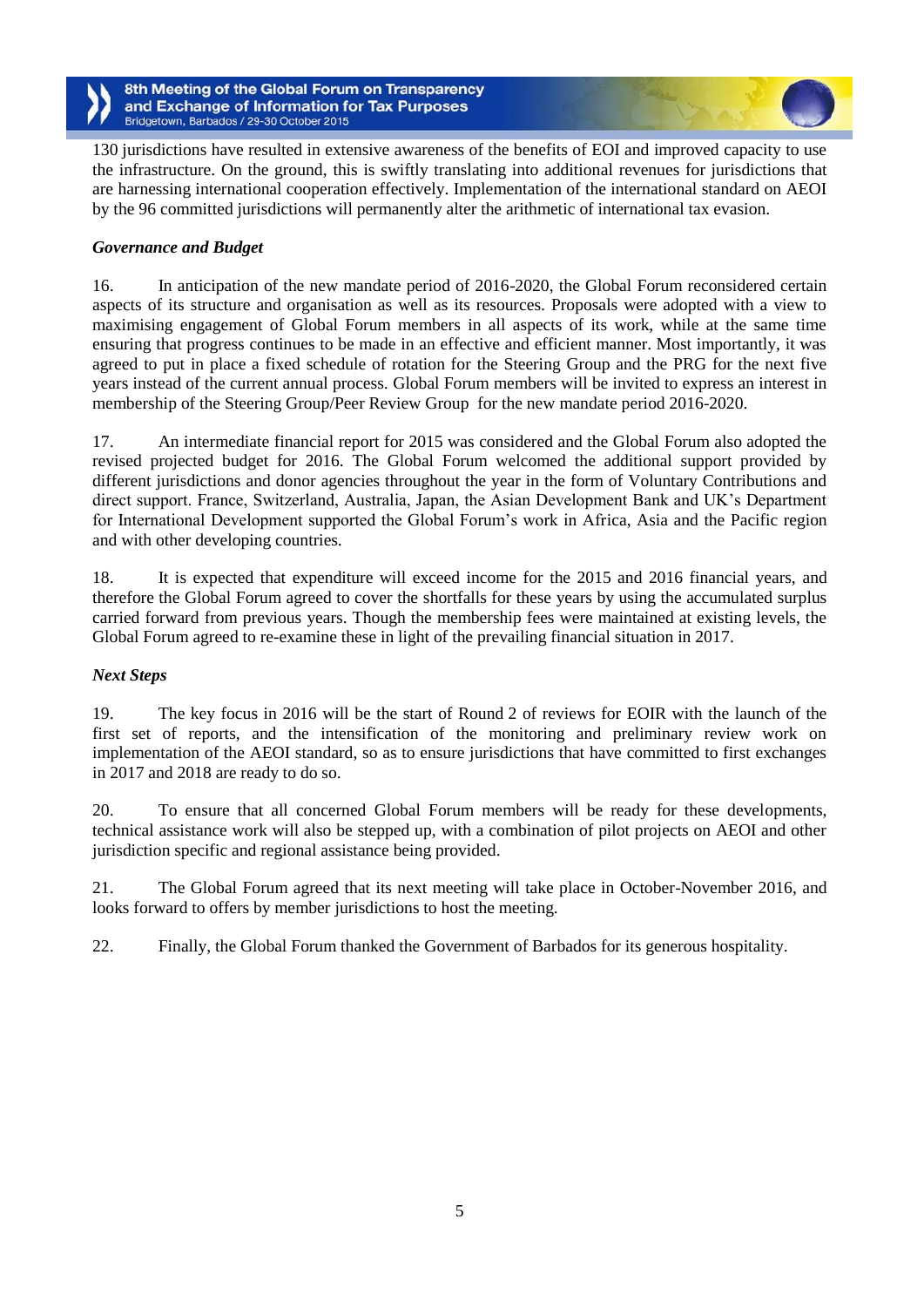#### **ANNEX 1: LIST OF PARTICIPANTS AT GLOBAL FORUM MEETING**

#### **BRIDGETOWN, BARBADOS**

#### **29-30 October 2015**

Andorra; Antigua and Barbuda; Armenia; Australia; Austria; Bahamas; Barbados; Belgium; Belize; Bermuda; Brazil; British Virgin Islands; Cameroon; Canada; Cayman Islands; Chile; China (People's Republic of); Colombia; Cook Islands; Curaçao; Cyprus;<sup>1</sup> Denmark; Dominica; Dominican Republic; Finland; France; Gabon; Georgia; Germany; Ghana; Gibraltar; Grenada; Guatemala; Guernsey; Hong Kong (China); Hungary; India; Ireland; Isle of Man; Italy; Jamaica; Japan; Jersey; Kenya; Korea; Lesotho; Liberia; Liechtenstein; Lithuania; Luxembourg; Macau (China); Malaysia; Malta; Marshall Islands; Mexico; Monaco; Montserrat; Morocco; Netherlands; Norway; Panama; Peru; Philippines; Poland; Portugal; Saint Kitts and Nevis; Saint Lucia; Saint Vincent and the Grenadines; Sint Maarten; Samoa; San Marino; Saudi Arabia; Senegal; Seychelles; Singapore; Slovak Republic; South Africa; Spain; Sweden; Switzerland; Tanzania; Trinidad and Tobago; Turkey; Turks and Caicos Islands; United Arab Emirates; United Kingdom; United States; Uruguay.

Asian Development Bank (ADB); African Tax Administration Forum (ATAF); Caribbean Community Secretariat (CARICOM); Centre de Rencontres et d'Etudes des Dirigeants des Administrations Fiscales (CREDAF); Inter American Centre for Tax Administrations (CIAT); European Investment Bank (EIB); European Union (EU); International Monetary Fund (IMF); United Nations (UN); World Bank Group; World Customs Organisation (WCO).

 $\mathbf{1}$ 

<sup>1</sup> Note by Turkey: The information in this document with reference to « Cyprus » relates to the southern part of the Island. There is no single authority representing both Turkish and Greek Cypriot people on the Island. Turkey recognises the Turkish Republic of Northern Cyprus (TRNC). Until a lasting and equitable solution is found within the context of the United Nations, Turkey shall preserve its position concerning the « Cyprus issue ».

Note by all the European Union Member States of the OECD and the European Union: The Republic of Cyprus is recognised by all members of the United Nations with the exception of Turkey. The information in this document relates to the area under the effective control of the Government of the Republic of Cyprus.